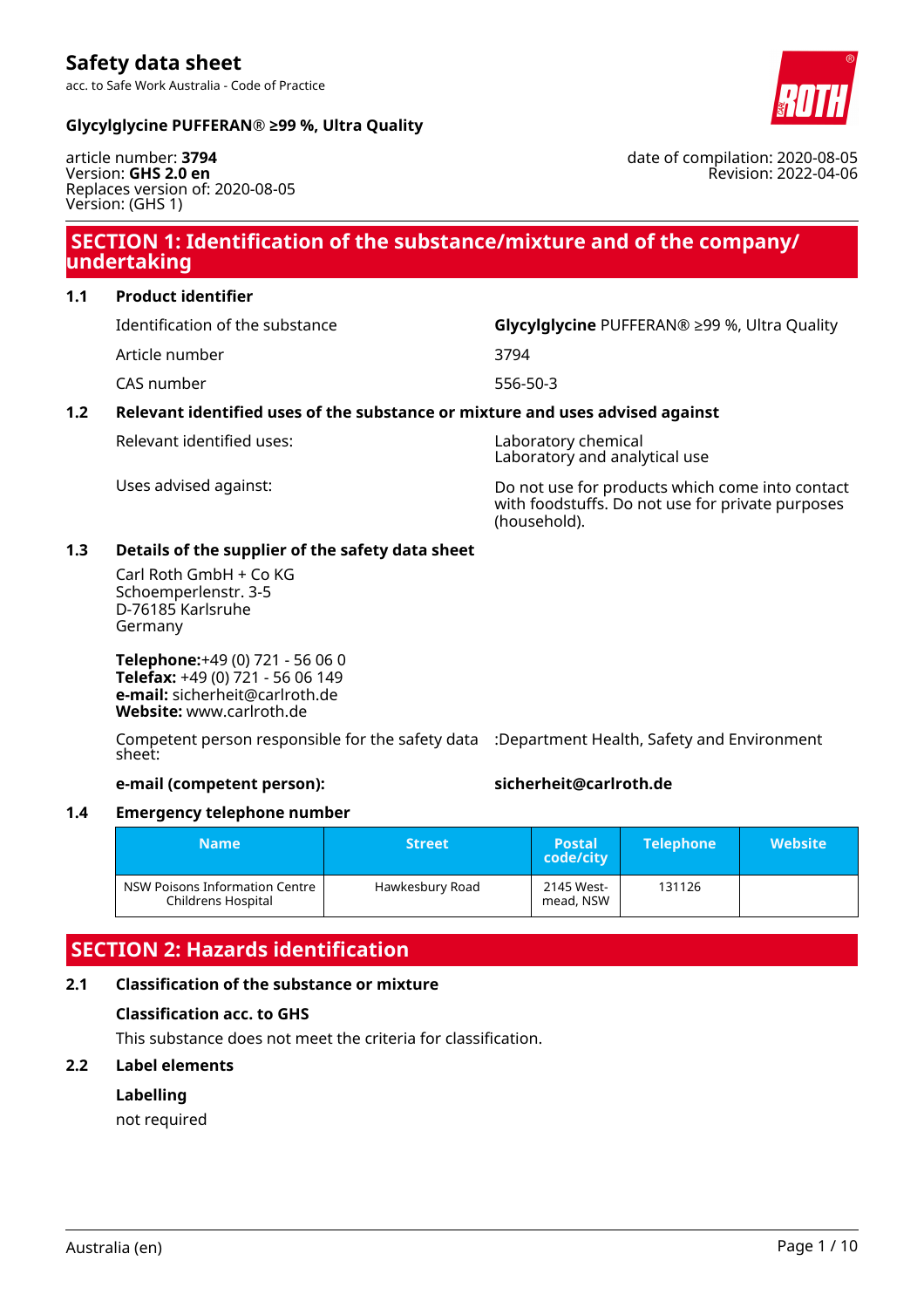acc. to Safe Work Australia - Code of Practice

### **Glycylglycine PUFFERAN® ≥99 %, Ultra Quality**



article number: **3794**

### **2.3 Other hazards**

### **Results of PBT and vPvB assessment**

According to the results of its assessment, this substance is not a PBT or a vPvB.

### **SECTION 3: Composition/information on ingredients**

### **3.1 Substances**

| Name of substance | Glycylglycine           |
|-------------------|-------------------------|
| Molecular formula | $C_4H_8N_2O_3$          |
| Molar mass        | 132.1 $9/_{\text{mol}}$ |
| CAS No            | 556-50-3                |

### **SECTION 4: First aid measures**

### **4.1 Description of first aid measures**



### **General notes**

No special measures are necessary.

#### **Following inhalation**

Provide fresh air. In all cases of doubt, or when symptoms persist, seek medical advice.

#### **Following skin contact**

Rinse skin with water/shower.

### **Following eye contact**

Rinse cautiously with water for several minutes. In all cases of doubt, or when symptoms persist, seek medical advice.

### **Following ingestion**

Rinse mouth. Call a doctor if you feel unwell.

- **4.2 Most important symptoms and effects, both acute and delayed** Symptoms and effects are not known to date.
- **4.3 Indication of any immediate medical attention and special treatment needed** none

# **SECTION 5: Firefighting measures**

**5.1 Extinguishing media**



### **Suitable extinguishing media**

co-ordinate firefighting measures to the fire surroundings water, foam, alcohol resistant foam, dry extinguishing powder, ABC-powder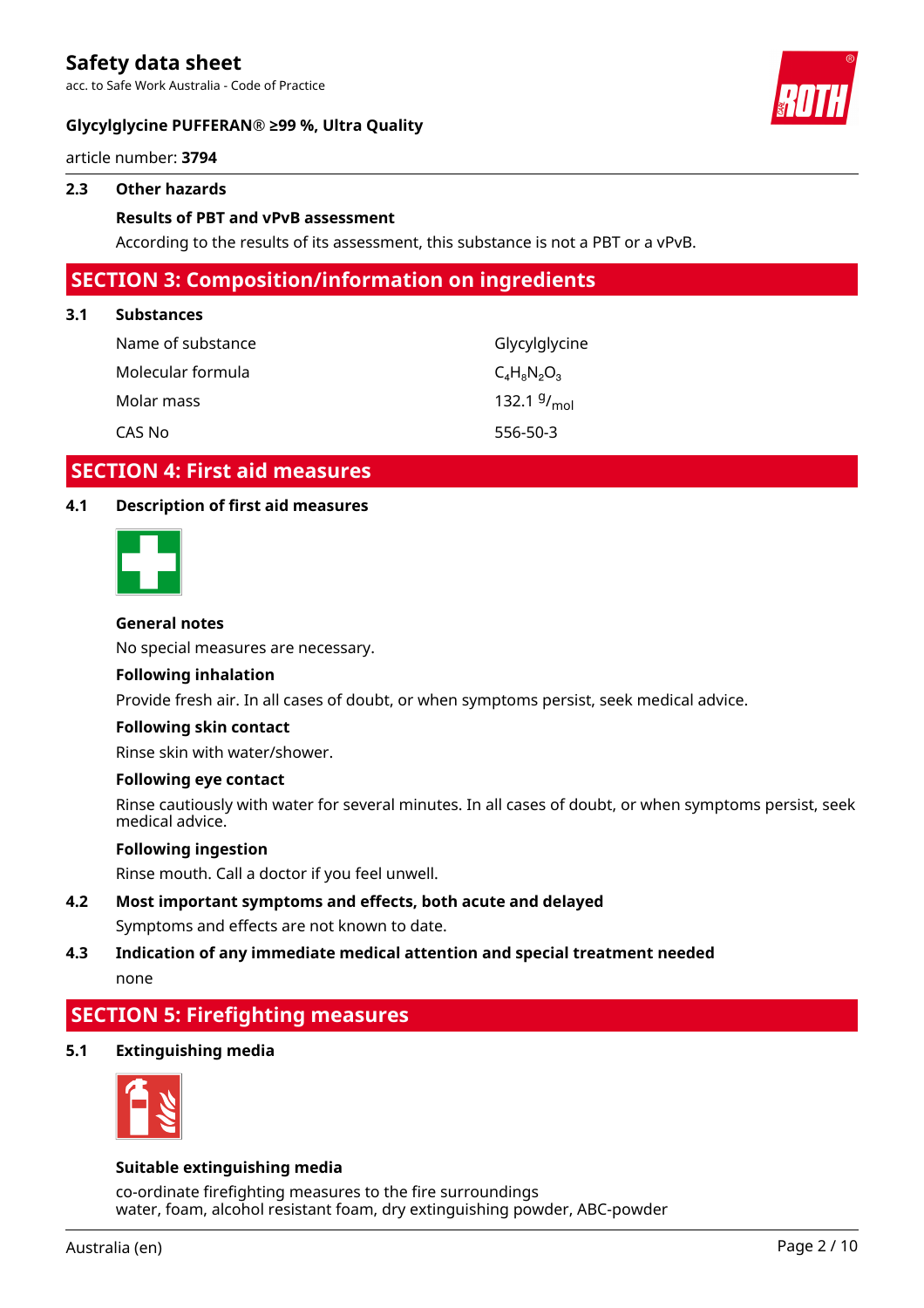acc. to Safe Work Australia - Code of Practice

### **Glycylglycine PUFFERAN® ≥99 %, Ultra Quality**



article number: **3794**

### **Unsuitable extinguishing media**

water jet

### **5.2 Special hazards arising from the substance or mixture**

Combustible.

### **Hazardous combustion products**

In case of fire may be liberated: Nitrogen oxides (NOx), Carbon monoxide (CO), Carbon dioxide (CO₂)

### **5.3 Advice for firefighters**

In case of fire and/or explosion do not breathe fumes. Fight fire with normal precautions from a reasonable distance. Wear self-contained breathing apparatus.

# **SECTION 6: Accidental release measures**

**6.1 Personal precautions, protective equipment and emergency procedures**



### **For non-emergency personnel**

No special measures are necessary.

**6.2 Environmental precautions**

Keep away from drains, surface and ground water.

### **6.3 Methods and material for containment and cleaning up**

### **Advice on how to contain a spill**

Covering of drains. Take up mechanically.

### **Advice on how to clean up a spill**

Take up mechanically.

### **Other information relating to spills and releases**

Place in appropriate containers for disposal.

### **6.4 Reference to other sections**

Hazardous combustion products: see section 5. Personal protective equipment: see section 8. Incompatible materials: see section 10. Disposal considerations: see section 13.

# **SECTION 7: Handling and storage**

### **7.1 Precautions for safe handling**

No special measures are necessary.

### **Advice on general occupational hygiene**

Keep away from food, drink and animal feedingstuffs.

### **7.2 Conditions for safe storage, including any incompatibilities**

Store in a dry place.

### **Incompatible substances or mixtures**

Observe hints for combined storage.

### **Consideration of other advice:**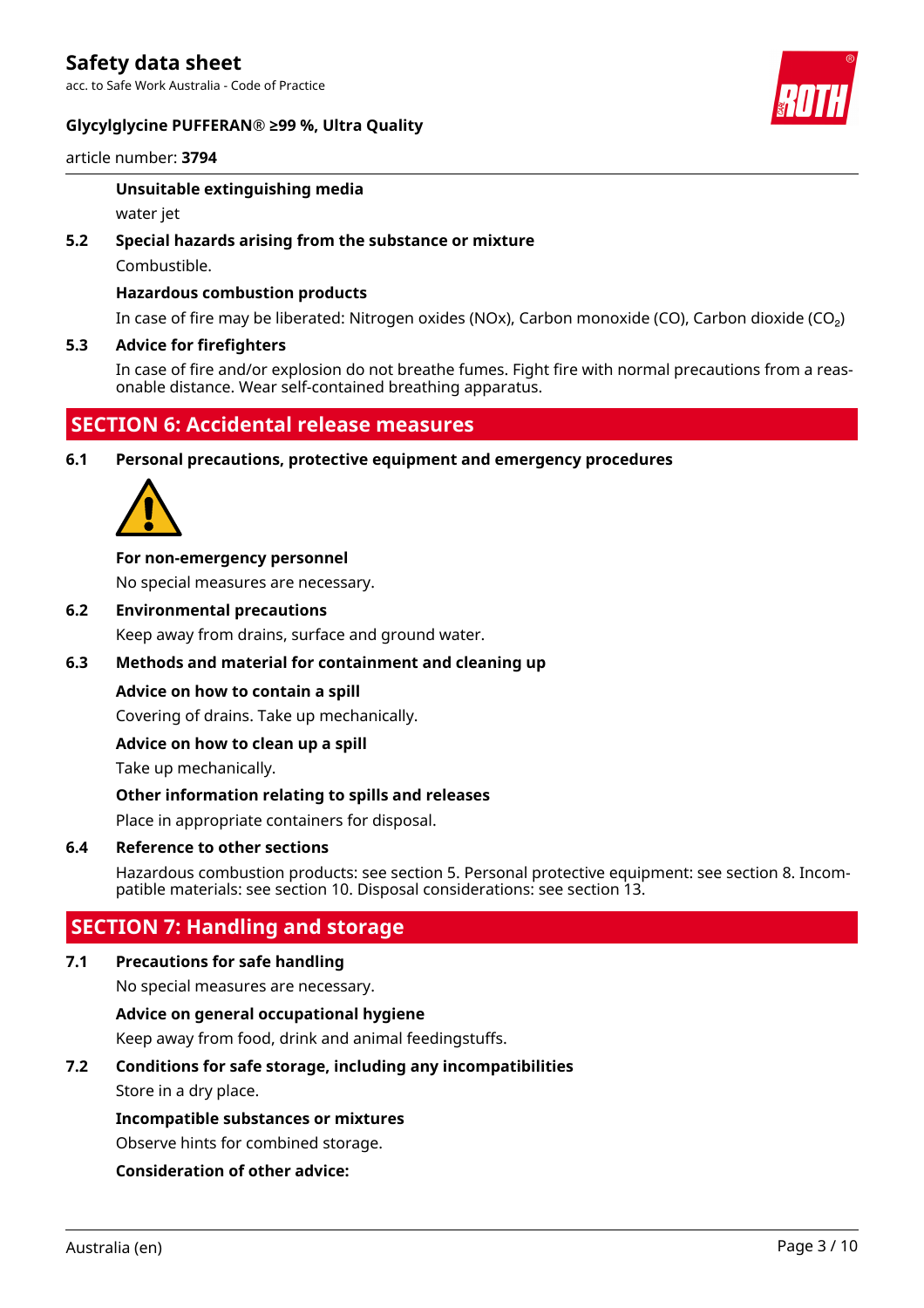acc. to Safe Work Australia - Code of Practice

### **Glycylglycine PUFFERAN® ≥99 %, Ultra Quality**



article number: **3794**

### **Specific designs for storage rooms or vessels** Recommended storage temperature: 15 – 25 °C

# **7.3 Specific end use(s)**

No information available.

## **SECTION 8: Exposure controls/personal protection**

### **8.1 Control parameters**

### **National limit values**

# **Occupational exposure limit values (Workplace Exposure Limits)**

This information is not available.

### **8.2 Exposure controls**

### **Individual protection measures (personal protective equipment)**

### **Eye/face protection**



Use safety goggle with side protection.

### **Skin protection**



### **• hand protection**

Wear suitable gloves. Chemical protection gloves are suitable, which are tested according to EN 374.

### **• type of material**

NBR (Nitrile rubber)

#### **• material thickness**

>0,11 mm

### **• breakthrough times of the glove material**

>480 minutes (permeation: level 6)

### **• other protection measures**

Take recovery periods for skin regeneration. Preventive skin protection (barrier creams/ointments) is recommended.

### **Respiratory protection**



Respiratory protection necessary at: Dust formation. Particulate filter device (EN 143). P1 (filters at least 80 % of airborne particles, colour code: White).

### **Environmental exposure controls**

Keep away from drains, surface and ground water.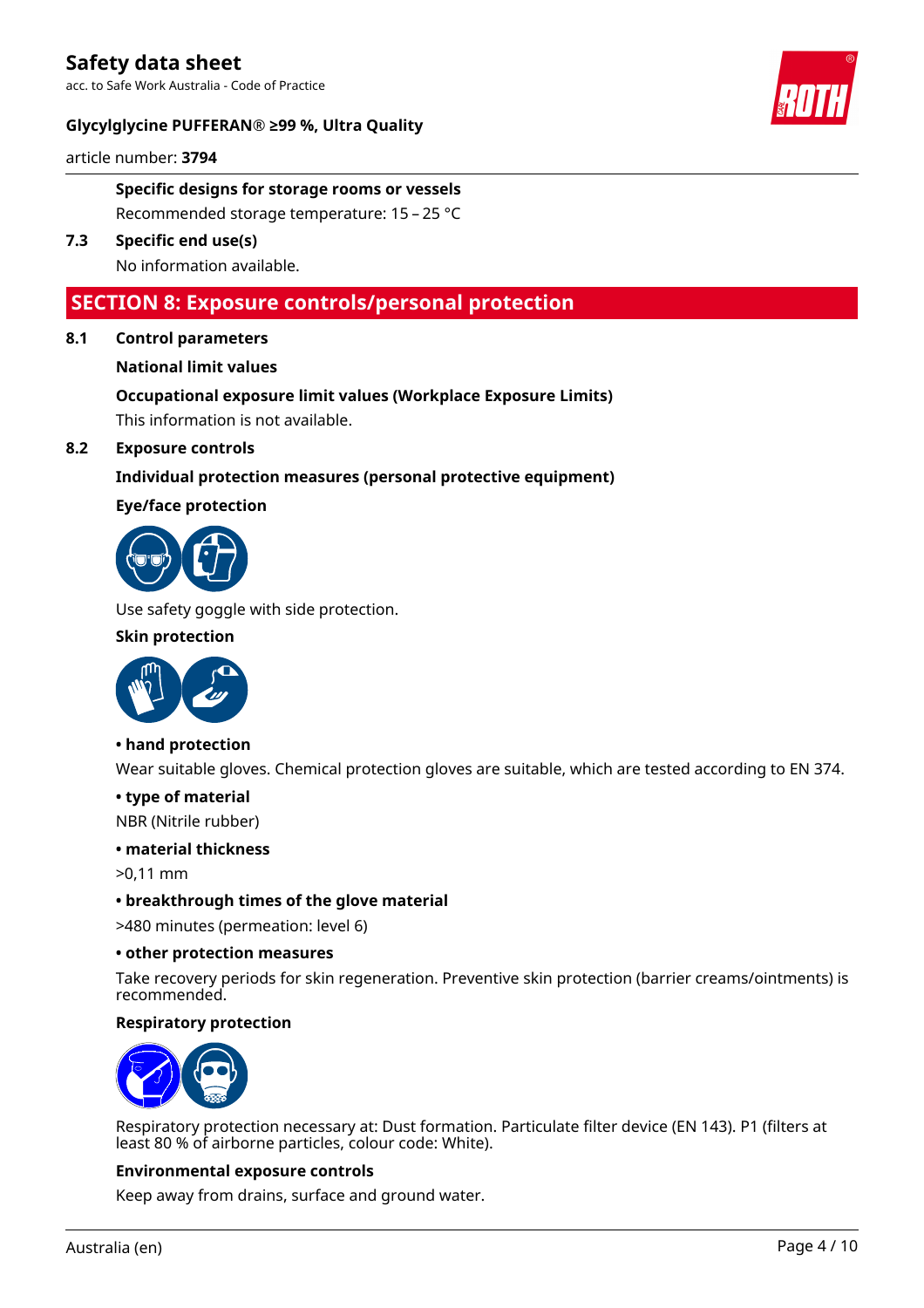acc. to Safe Work Australia - Code of Practice

### **Glycylglycine PUFFERAN® ≥99 %, Ultra Quality**



article number: **3794**

# **SECTION 9: Physical and chemical properties**

| 9.1 | Information on basic physical and chemical properties       |                                                                |
|-----|-------------------------------------------------------------|----------------------------------------------------------------|
|     | Physical state                                              | solid                                                          |
|     | Form                                                        | powder, crystalline                                            |
|     | Colour                                                      | white                                                          |
|     | Odour                                                       | odourless                                                      |
|     | Melting point/freezing point                                | $255 - 260 °C$                                                 |
|     | Boiling point or initial boiling point and boiling<br>range | not determined                                                 |
|     | Flammability                                                | this material is combustible, but will not ignite<br>readily   |
|     | Lower and upper explosion limit                             | not determined                                                 |
|     | Flash point                                                 | not applicable                                                 |
|     | Auto-ignition temperature                                   | not determined                                                 |
|     | Decomposition temperature                                   | not relevant                                                   |
|     | pH (value)                                                  | 4.5 – 6 (in aqueous solution: 132.1 $9/1$ , 25 °C)             |
|     | Kinematic viscosity                                         | not relevant                                                   |
|     | Solubility(ies)                                             |                                                                |
|     | Water solubility                                            | 132 <sup>g</sup> / <sub>l</sub> at 20 °C                       |
|     | Partition coefficient                                       |                                                                |
|     | Partition coefficient n-octanol/water (log value):          | $-2.92$ (exp. TOXNET)                                          |
|     | Vapour pressure                                             | not determined                                                 |
|     | Density and/or relative density                             |                                                                |
|     | Density                                                     | not determined                                                 |
|     | Relative vapour density                                     | information on this property is not available                  |
|     | Particle characteristics                                    | No data available.                                             |
|     | Other safety parameters                                     |                                                                |
|     | Oxidising properties                                        | none                                                           |
| 9.2 | <b>Other information</b>                                    |                                                                |
|     | Information with regard to physical hazard<br>classes:      | hazard classes acc. to GHS<br>(physical hazards): not relevant |
|     | Other safety characteristics:                               | There is no additional information.                            |
|     |                                                             |                                                                |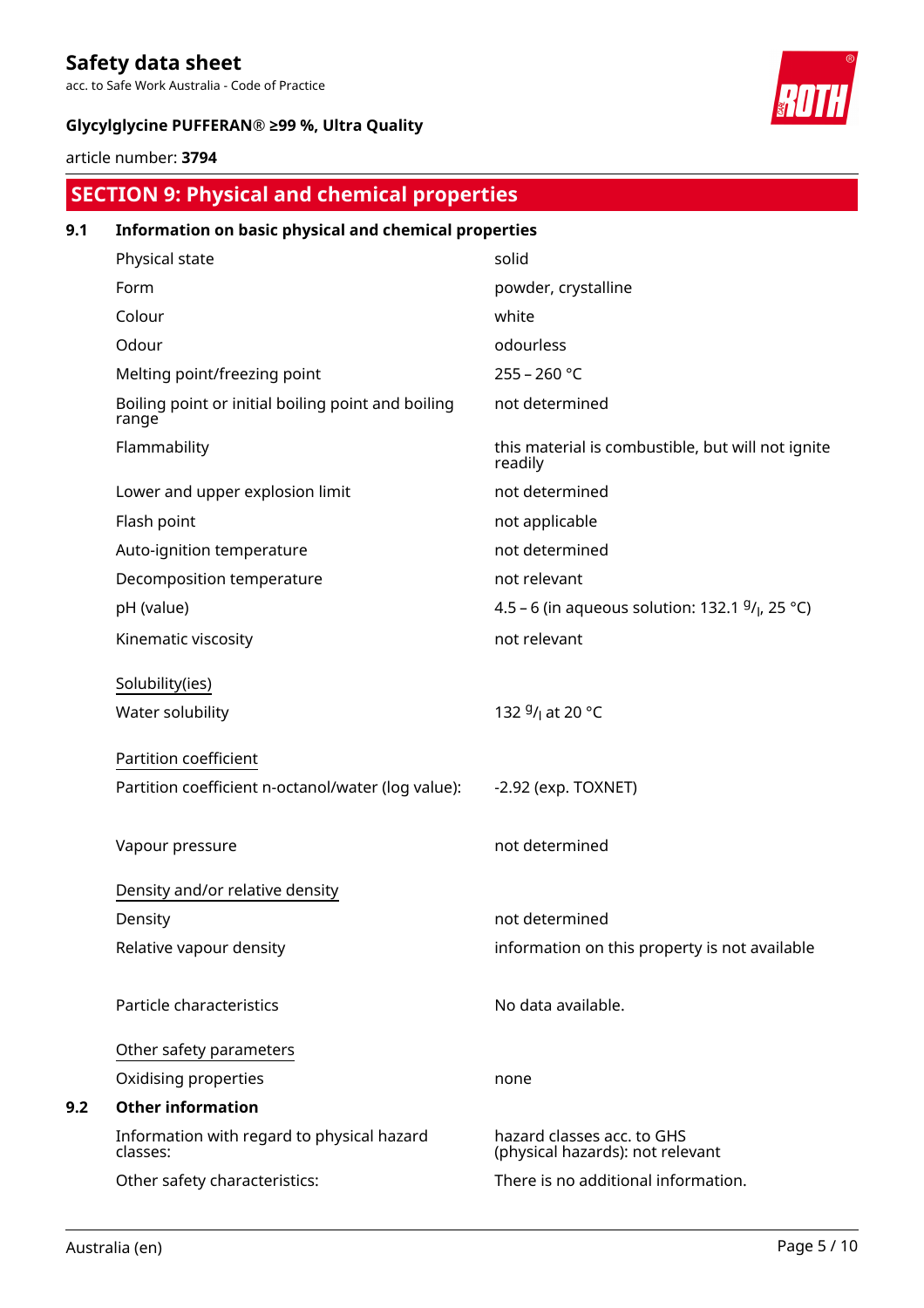acc. to Safe Work Australia - Code of Practice



### **Glycylglycine PUFFERAN® ≥99 %, Ultra Quality**

### article number: **3794**

# **SECTION 10: Stability and reactivity**

### **10.1 Reactivity**

The product in the delivered form is not dust explosion capable; the enrichment of fine dust however leads to the danger of dust explosion.

### **10.2 Chemical stability**

The material is stable under normal ambient and anticipated storage and handling conditions of temperature and pressure.

### **10.3 Possibility of hazardous reactions**

**Violent reaction with:** strong oxidiser

### **10.4 Conditions to avoid**

There are no specific conditions known which have to be avoided.

### **10.5 Incompatible materials**

There is no additional information.

### **10.6 Hazardous decomposition products**

Hazardous combustion products: see section 5.

# **SECTION 11: Toxicological information**

### **11.1 Information on toxicological effects**

### **Classification acc. to GHS**

This substance does not meet the criteria for classification.

#### **Acute toxicity**

Shall not be classified as acutely toxic.

### **Skin corrosion/irritation**

Shall not be classified as corrosive/irritant to skin.

### **Serious eye damage/eye irritation**

Shall not be classified as seriously damaging to the eye or eye irritant.

### **Respiratory or skin sensitisation**

Shall not be classified as a respiratory or skin sensitiser.

#### **Germ cell mutagenicity**

Shall not be classified as germ cell mutagenic.

#### **Carcinogenicity**

Shall not be classified as carcinogenic.

#### **Reproductive toxicity**

Shall not be classified as a reproductive toxicant.

#### **Specific target organ toxicity - single exposure**

Shall not be classified as a specific target organ toxicant (single exposure).

#### **Specific target organ toxicity - repeated exposure**

Shall not be classified as a specific target organ toxicant (repeated exposure).

### **Aspiration hazard**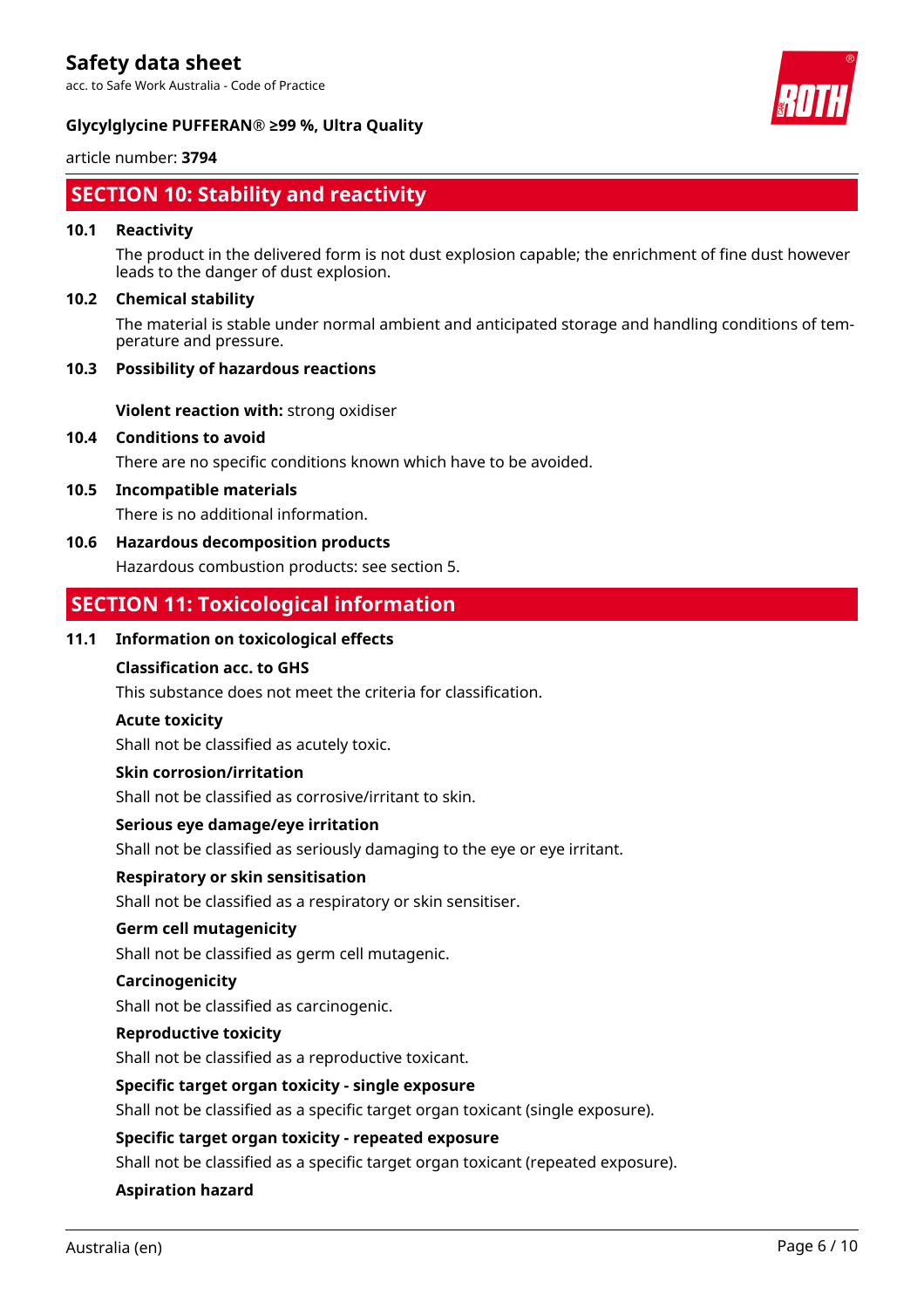acc. to Safe Work Australia - Code of Practice

### **Glycylglycine PUFFERAN® ≥99 %, Ultra Quality**



article number: **3794**

Shall not be classified as presenting an aspiration hazard.

### **Symptoms related to the physical, chemical and toxicological characteristics**

### **• If swallowed**

Data are not available.

### **• If in eyes**

Data are not available.

### **• If inhaled**

Data are not available.

### **• If on skin**

Data are not available.

### **• Other information**

Health effects are not known. This information is based upon the present state of our knowledge.

### **11.2 Endocrine disrupting properties**

Not listed.

### **SECTION 12: Ecological information**

### **12.1 Toxicity**

### **Biodegradation**

Data are not available.

### **12.2 Process of degradability**

Theoretical Oxygen Demand with nitrification: 1.241 <sup>mg</sup>/<sub>mg</sub> Theoretical Oxygen Demand: 0.7266 <sup>mg</sup>/<sub>mg</sub> Theoretical Carbon Dioxide: 1.332  $mg/mq$ 

### **12.3 Bioaccumulative potential**

Does not significantly accumulate in organisms.

| n-octanol/water (log KOW) | $\vert$ -2.92 (Exp. TOXNET) |
|---------------------------|-----------------------------|
|---------------------------|-----------------------------|

### **12.4 Mobility in soil**

Data are not available.

# **12.5 Results of PBT and vPvB assessment**

Data are not available.

### **12.6 Endocrine disrupting properties** Not listed.

### **12.7 Other adverse effects**

Data are not available.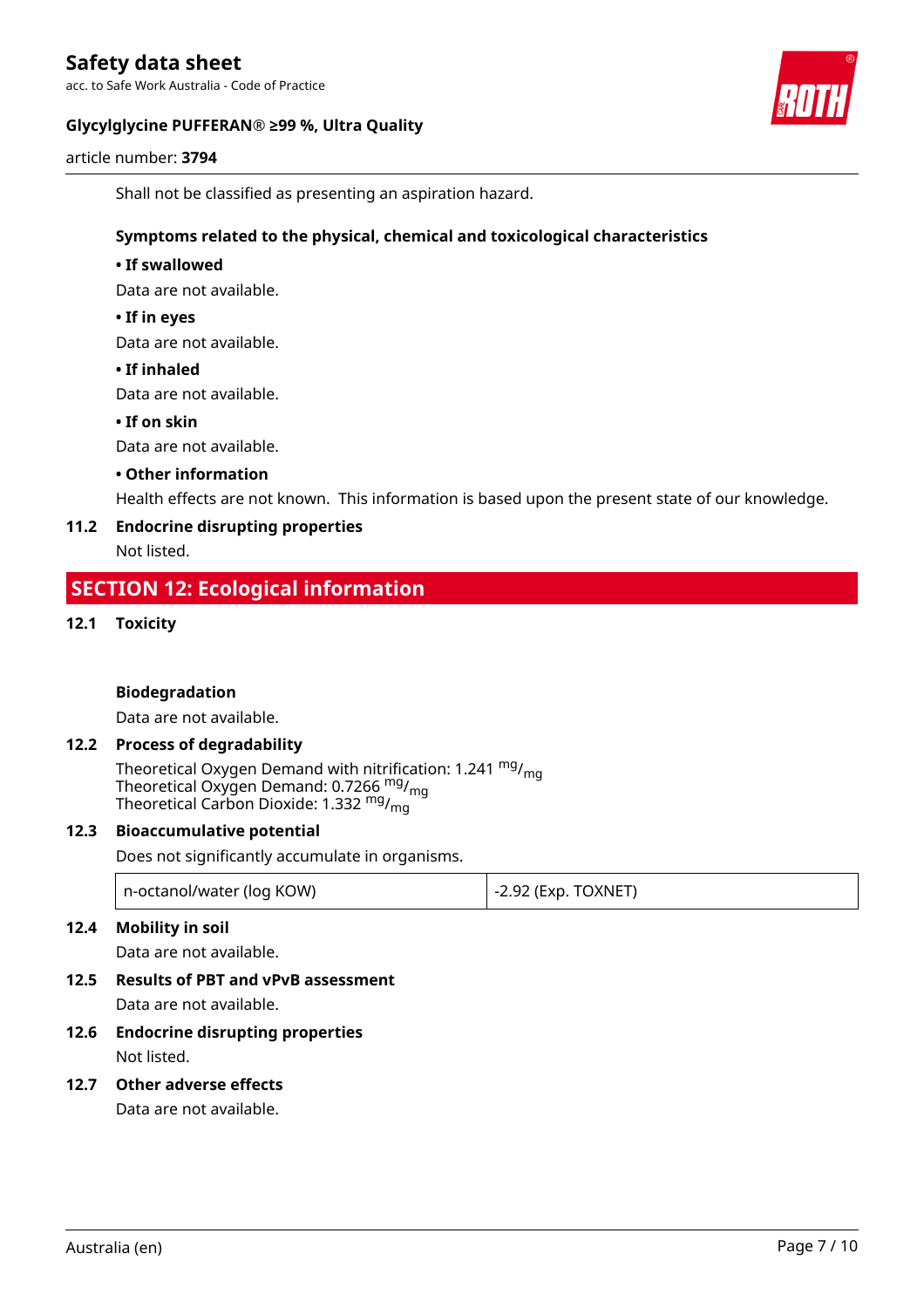acc. to Safe Work Australia - Code of Practice

### **Glycylglycine PUFFERAN® ≥99 %, Ultra Quality**



article number: **3794**

# **SECTION 13: Disposal considerations**

### **13.1 Waste treatment methods**



Consult the appropriate local waste disposal expert about waste disposal.

### **Sewage disposal-relevant information**

Do not empty into drains.

### **13.3 Remarks**

Waste shall be separated into the categories that can be handled separately by the local or national waste management facilities. Please consider the relevant national or regional provisions.

| <b>SECTION 14: Transport information</b> |  |
|------------------------------------------|--|
|                                          |  |

- 
- **14.2 UN proper shipping name** not assigned
- **14.3 Transport hazard class(es)** not assigned
- **14.4 Packing group not assigned not assigned**
- 

**14.1 UN number 14.1 UN number not subject to transport regulations** 

- 
- 
- 
- **14.5 Environmental hazards** non-environmentally hazardous acc. to the dangerous goods regulations
- **14.6 Special precautions for user** There is no additional information.
- **14.7 Transport in bulk according to Annex II of MARPOL and the IBC Code** The cargo is not intended to be carried in bulk.

### **14.8 Information for each of the UN Model Regulations**

**Transport informationNational regulationsAdditional information(UN RTDG)**

Not subject to transport regulations. UN RTDG

**International Maritime Dangerous Goods Code (IMDG) - Additional information** Not subject to IMDG.

**International Civil Aviation Organization (ICAO-IATA/DGR) - Additional information** Not subject to ICAO-IATA.

# **SECTION 15: Regulatory information**

**15.1 Safety, health and environmental regulations/legislation specific for the substance or mixture** There is no additional information.

### **National regulations(Australia)**

**Australian Inventory of Chemical Substances(AICS)**

Substance is listed.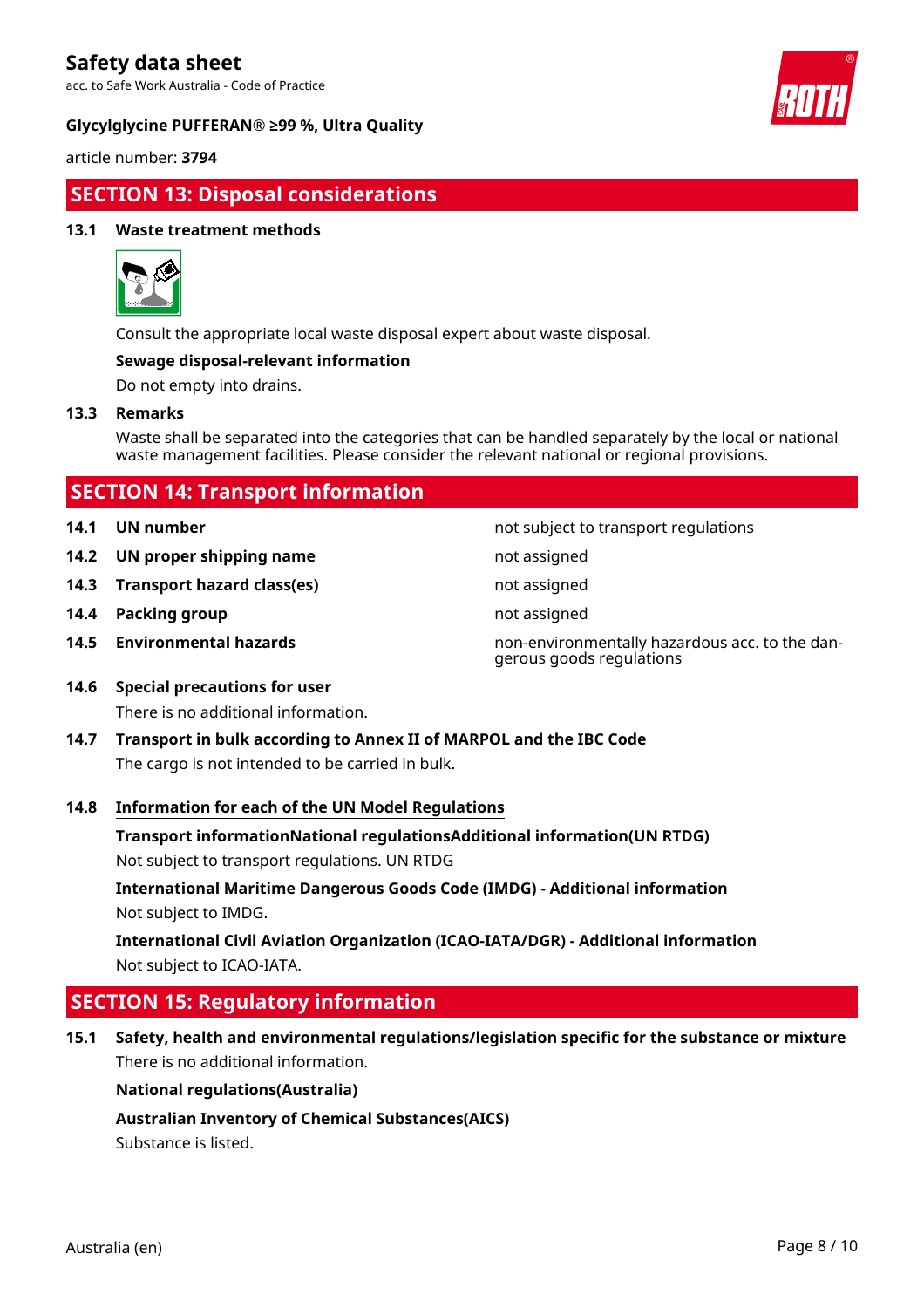acc. to Safe Work Australia - Code of Practice

### **Glycylglycine PUFFERAN® ≥99 %, Ultra Quality**



article number: **3794**

### **Other information**

Directive 94/33/EC on the protection of young people at work. Observe employment restrictions under the Maternity Protection Directive (92/85/EEC) for expectant or nursing mothers.

### **National inventories**

| <b>Country</b> | <b>Inventory</b> | <b>Status</b>       |
|----------------|------------------|---------------------|
| AU             | <b>AICS</b>      | substance is listed |
| CA             | <b>DSL</b>       | substance is listed |
| <b>CN</b>      | <b>IECSC</b>     | substance is listed |
| EU             | ECSI             | substance is listed |
| JP             | CSCL-ENCS        | substance is listed |
| <b>KR</b>      | KECI             | substance is listed |
| NZ             | NZIOC            | substance is listed |
| <b>PH</b>      | <b>PICCS</b>     | substance is listed |
| <b>TW</b>      | <b>TCSI</b>      | substance is listed |
| US             | <b>TSCA</b>      | substance is listed |

#### **Legend**

| <b>AICS</b>  | Australian Inventory of Chemical Substances                             |
|--------------|-------------------------------------------------------------------------|
|              | CSCL-ENCS List of Existing and New Chemical Substances (CSCL-ENCS)      |
| <b>DSL</b>   | Domestic Substances List (DSL)                                          |
| ECSI         | EC Substance Inventory (EINECS, ELINCS, NLP)                            |
| <b>IECSC</b> | Inventory of Existing Chemical Substances Produced or Imported in China |
| KECI         | Korea Existing Chemicals Inventory                                      |
| NZIoC        | New Zealand Inventory of Chemicals                                      |
| <b>PICCS</b> | Philippine Inventory of Chemicals and Chemical Substances (PICCS)       |
| <b>TCSI</b>  | Taiwan Chemical Substance Inventory                                     |
| <b>TSCA</b>  | <b>Toxic Substance Control Act</b>                                      |

### **15.2 Chemical Safety Assessment**

No Chemical Safety Assessment has been carried out for this substance.

# **SECTION 16: Other information**

### **Indication of changes (revised safety data sheet)**

Alignment to regulation: Globally Harmonized System of Classification and Labelling of Chemicals ("Purple book").

Restructuring: section 9, section 14

| <b>Section</b> | <b>Former entry (text/value)</b>                                                                                                                                                                                  | <b>Actual entry (text/value)</b>                                                                | Safety-<br>relev-<br>ant |
|----------------|-------------------------------------------------------------------------------------------------------------------------------------------------------------------------------------------------------------------|-------------------------------------------------------------------------------------------------|--------------------------|
| 2.1            | Classification acc. to GHS:<br>This substance does not meet the criteria for<br>classification in accordance with Regulation No<br>1272/2008/EC. This substance does not meet<br>the criteria for classification. | Classification acc. to GHS:<br>This substance does not meet the criteria for<br>classification. | yes                      |
| 2.2            | Signal word:<br>not required                                                                                                                                                                                      |                                                                                                 | yes                      |
| 2.3            | Other hazards:<br>There is no additional information.                                                                                                                                                             | Other hazards                                                                                   | yes                      |